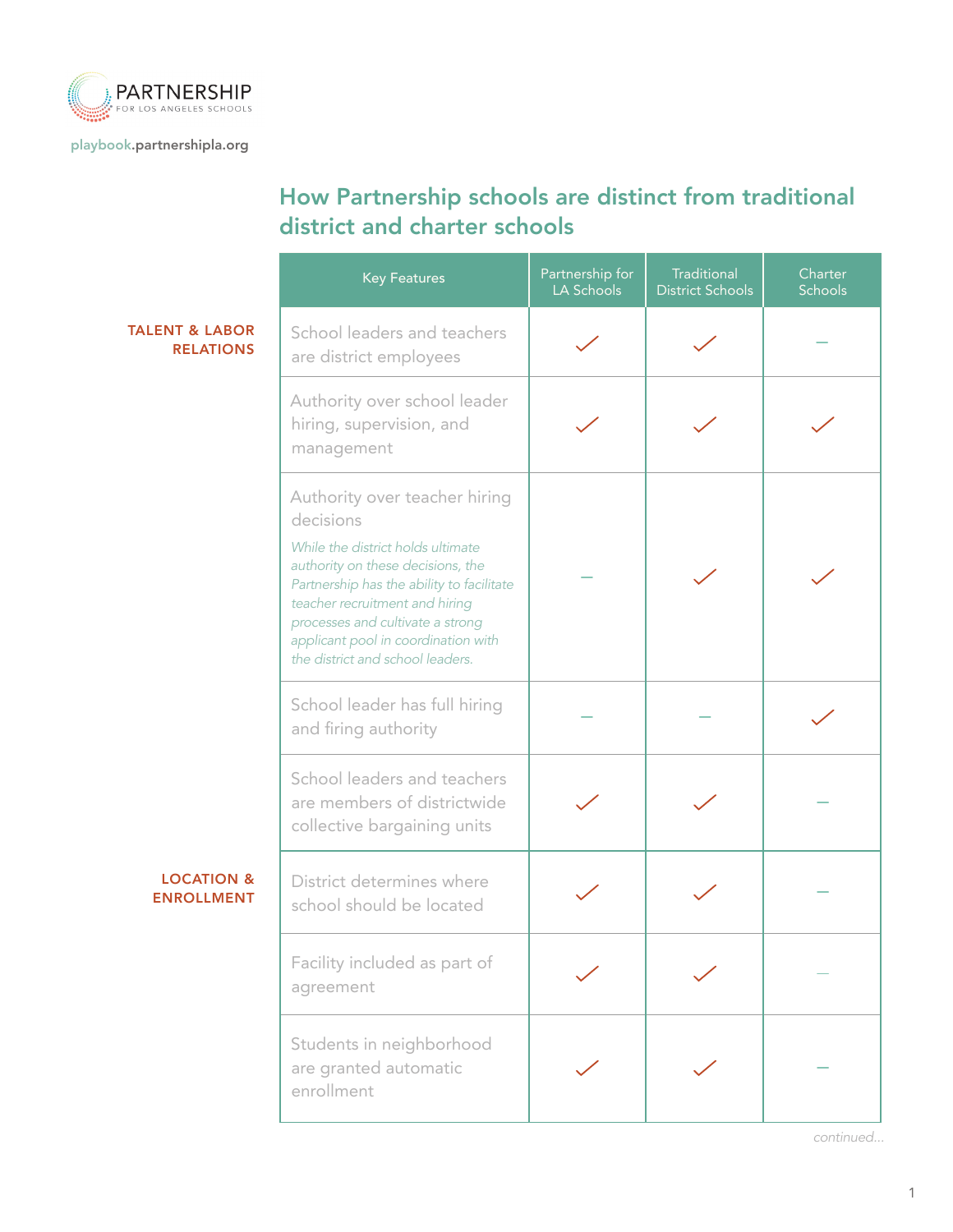|                                               | <b>Key Features</b>                                                                                                                                                                                                                                                                                                                                                                     | Partneship LA<br><b>Schools</b> | Traditional<br><b>District Schools</b> | Charter<br>Schools |
|-----------------------------------------------|-----------------------------------------------------------------------------------------------------------------------------------------------------------------------------------------------------------------------------------------------------------------------------------------------------------------------------------------------------------------------------------------|---------------------------------|----------------------------------------|--------------------|
| <b>DISTRICT SERVICES</b>                      | Schools are able to leverage<br>all core district services<br>Partnership schools benefit from<br>key operational services provided<br>by LA Unified (e.g. food service,<br>communications, transportation,<br>facilities, talent, and finance).                                                                                                                                        |                                 |                                        |                    |
| <b>CURRICULUM &amp;</b><br><b>INSTRUCTION</b> | Schools have the flexibility<br>to select alternative, high-<br>quality curricula that best fits<br>the needs of students                                                                                                                                                                                                                                                               |                                 |                                        |                    |
|                                               | Schools have access to<br>curriculum and instructional<br>services provided by the<br>district<br>The Partnership encourages its<br>schools to leverage district trainings,<br>while at the same time providing<br>intensive professional development,<br>coaching, and support for school<br>leaders and teachers far above and<br>beyond what is afforded to them by<br>the district. |                                 |                                        |                    |
| <b>GOVERNANCE &amp;</b><br><b>OVERSIGHT</b>   | Schools are incorporated<br>as separate legal and fiscal<br>entities                                                                                                                                                                                                                                                                                                                    |                                 |                                        |                    |
|                                               | Schools are governed by an<br>elected district school board<br>and a non-profit entity<br>Partnership schools are governed<br>by the LA Unified School Board<br>and also governed by the network's<br>non-profit board that provides<br>strategic direction and guidance for<br>key instructional and operational<br>decisions impacting schools.                                       |                                 |                                        |                    |

*continued...*